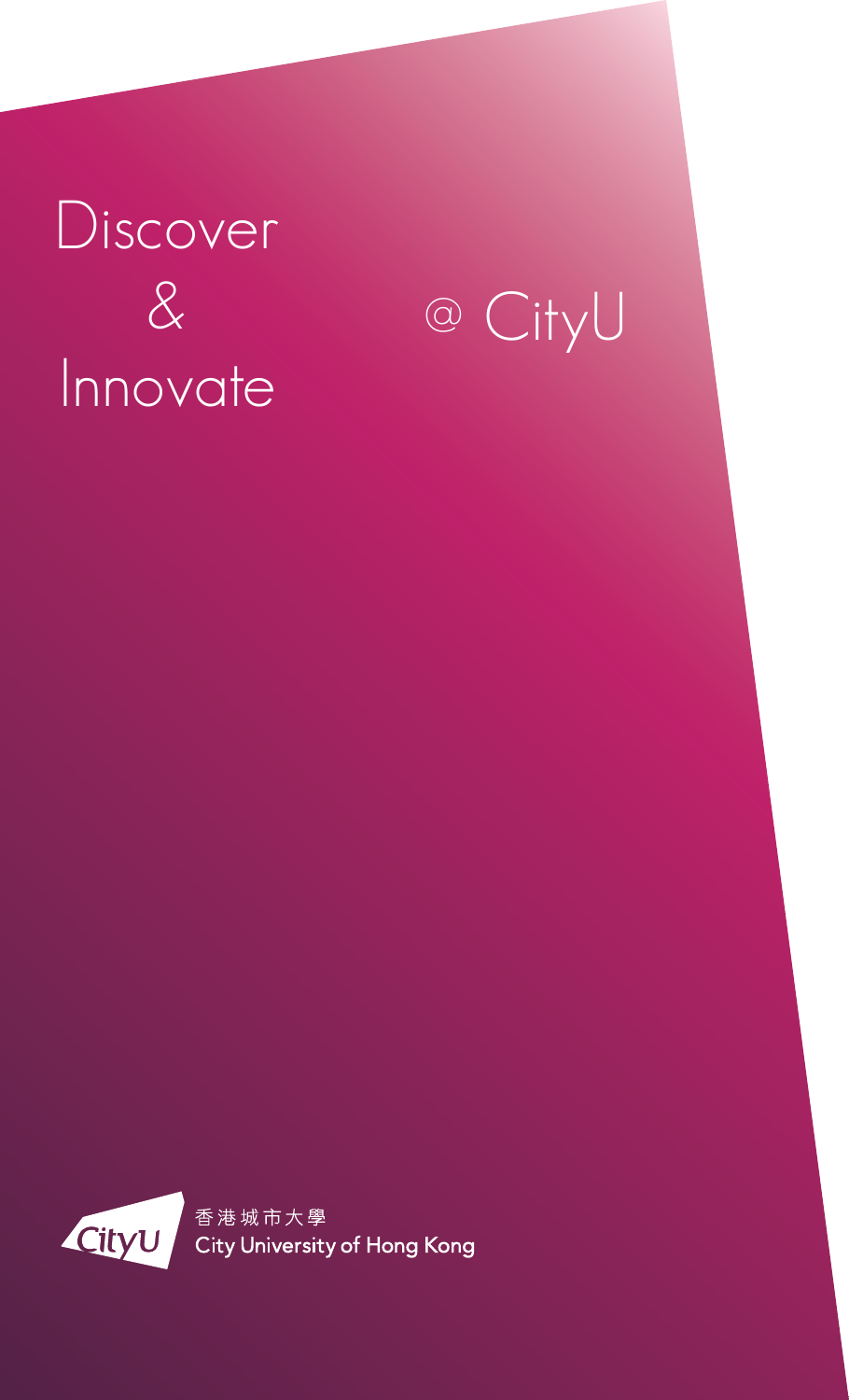# CityU: A Leading Global University

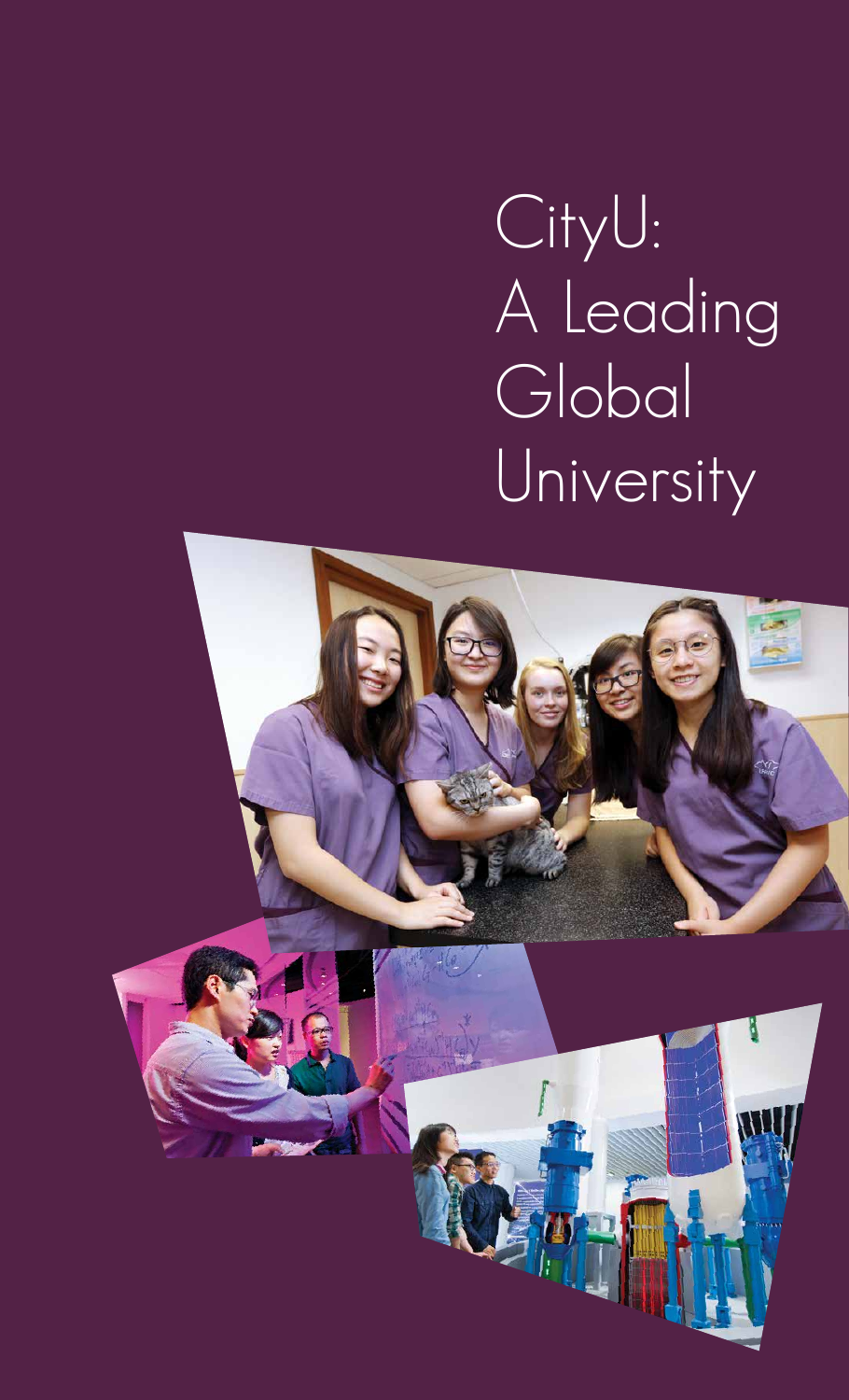With an emphasis on professional education and research, CityU produces graduates with the ability to anticipate and precipitate change in a rapidly-evolving, globalised world.

In recent years, CityU has performed strongly in university rankings and is currently among the top 18 in Asia and the top 55 in the world. It is a fast-growing institution with undergraduate and postgraduate students and academic staff in business, creative media, data science, energy and environment, engineering, humanities and social sciences, law, science, and veterinary medicine and life sciences.

Our curriculum emphasises innovation and creativity, and this principle underlies all aspects of the University's professional education and problem-driven research. Supported by novel learning spaces and facilities in new buildings, the curriculum embodies CityU's Strategic Plan for a new era of growth.

CityU's proximity to, and close ties with, mainland China, as well as its international partnerships and outlook, make the University ideally positioned to provide a dynamic learning and research environment for students and faculty from all over the world.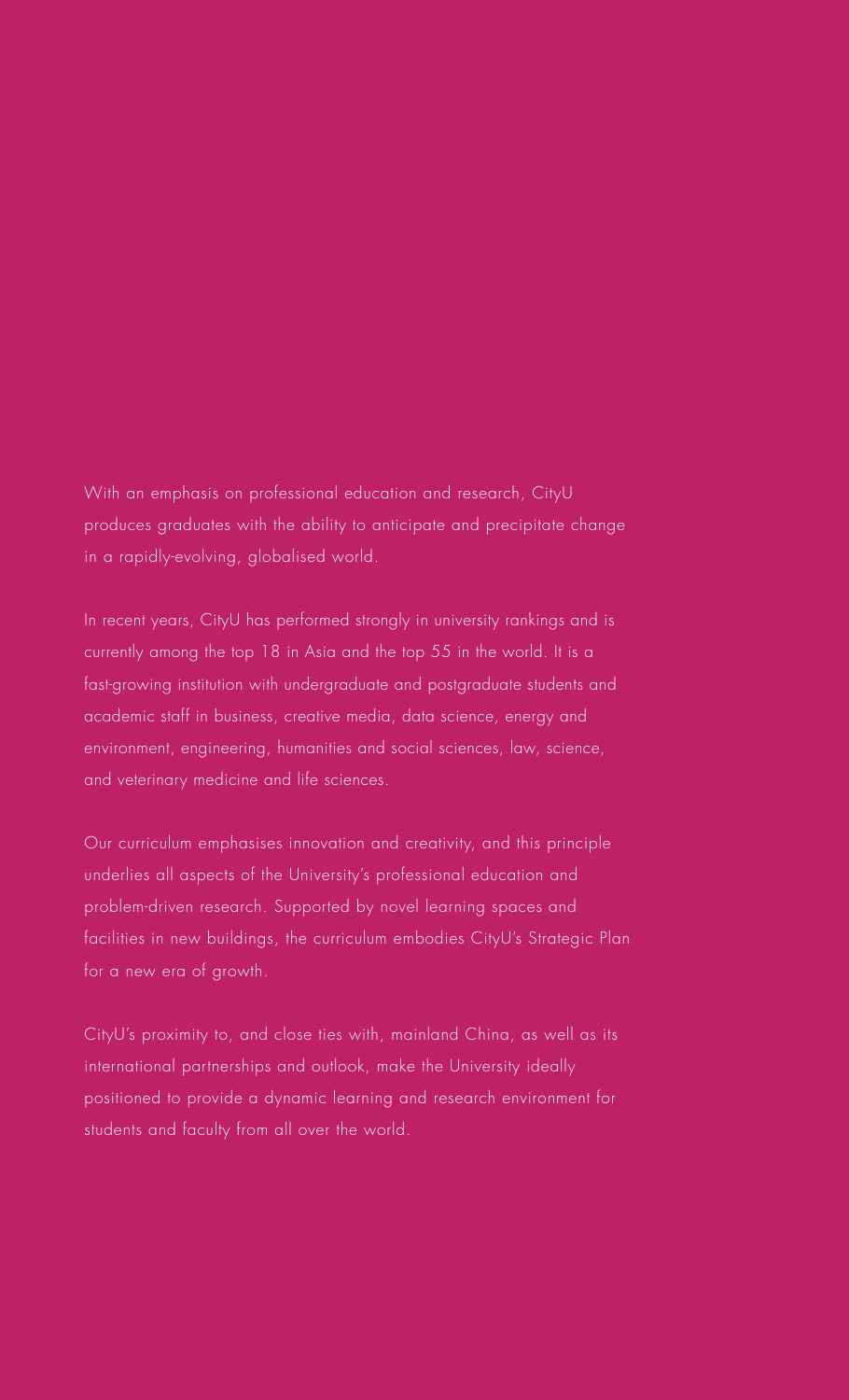CityU's success has been made possible by our commitment to creating an internationalised space for learning, our dedication to pursuing a research agenda designed to benefit society, our desire to establish a culture of innovation and discovery, and our mission to nurture student talent.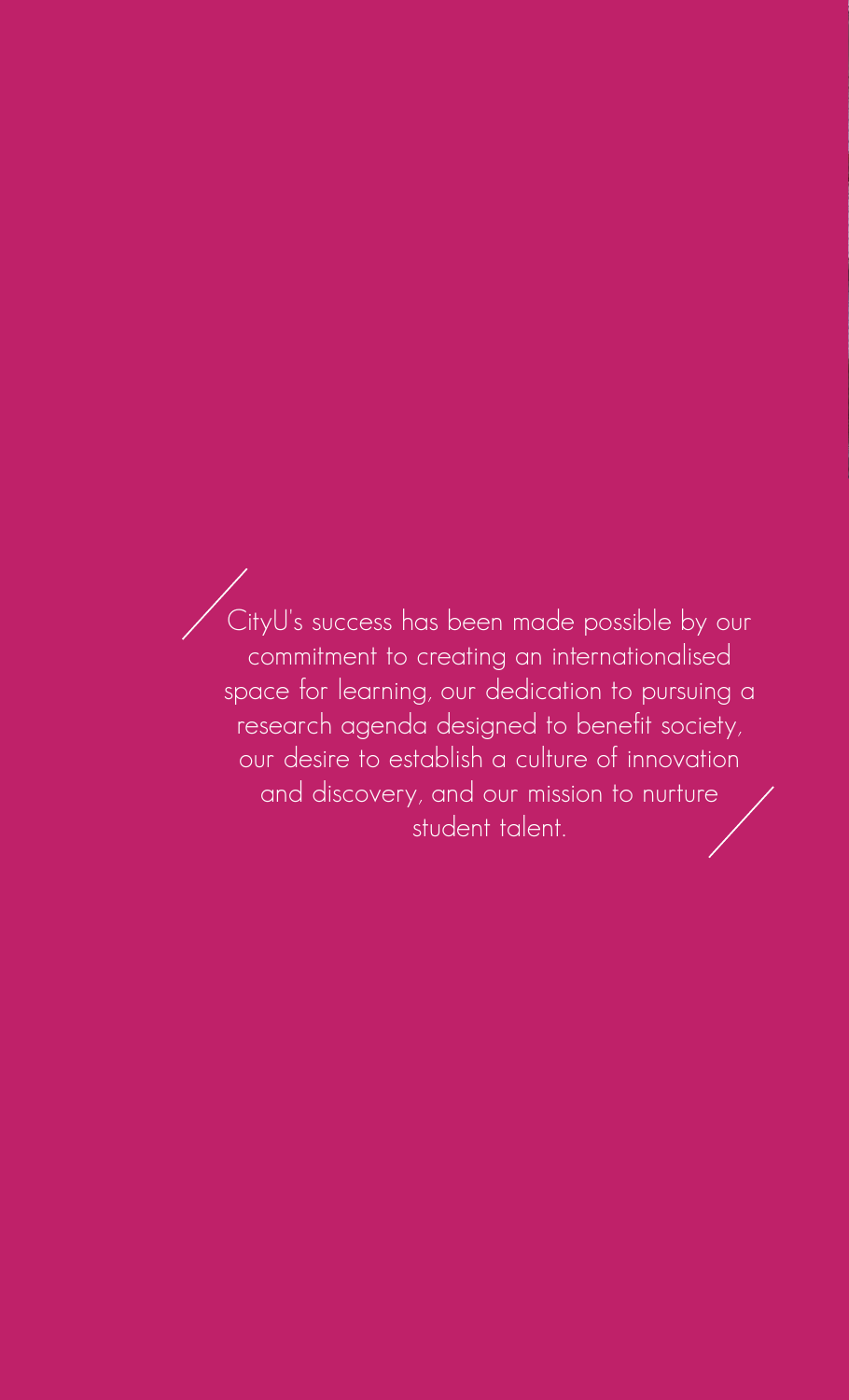

### Hub of Professional Education

The College of Business has long-standing partnerships with the mainland and Hong Kong business community that reinforce Hong Kong's competitive edge. The college is one of the premier business schools in the world, accredited by AACSB International and EQUIS.

The scope of the College of Engineering encompasses transformational research and teaching areas as diverse as computer science; civil/electrical/biomedical/systems/mechanical engineering; materials science; and architecture and building technology. Our award-winning faculty spotlight the creation, development and dissemination of ground-breaking technologies that can improve life for future generations.

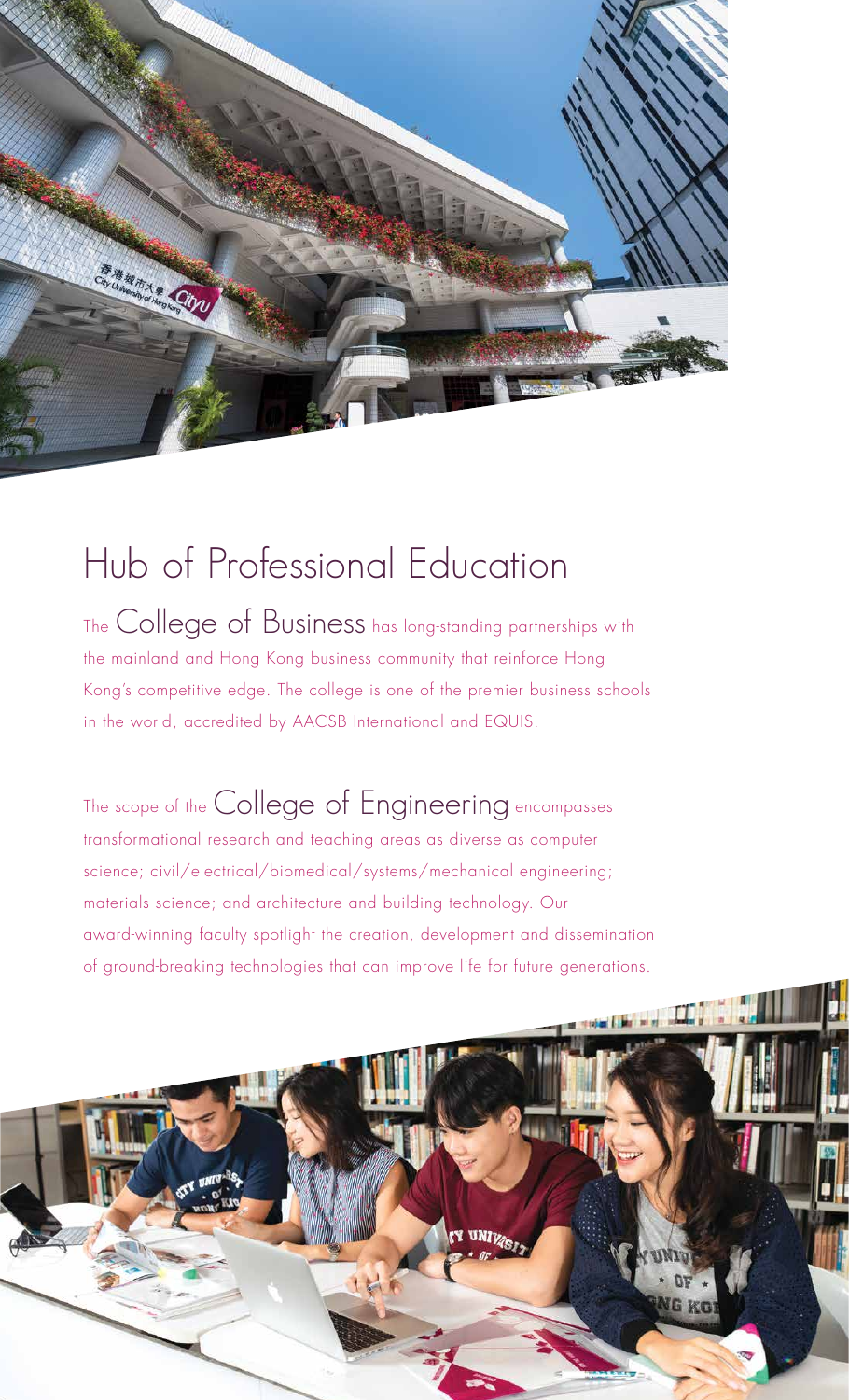

### The College of Liberal Arts and Social Sciences

is committed to conducting social science research that addresses critical social issues. Research projects cover a wide range of topics that expand our understanding of the human condition and development of human values.

The innovative programmes and world-class research offered at the College<br>of Science maintain a meaningful impact on local, regional and global societies. Aligning closely with the strategic goals and developments of the University, the College creates new knowledge and pursues cutting-edge ideas at the frontiers of science study today.

The Jockey Club College of Veterinary Medicine<br>and Life Sciences, the first of its kind in Hong Kong, serves as a leading local and regional centre of excellence in research and training. The College has launched the first 6-year Bachelor of Veterinary Medicine programme in Asia designed to meet strenuous international accreditation standards. Our partner in this endeavour is Cornell University, the top-ranked veterinary school in the world.

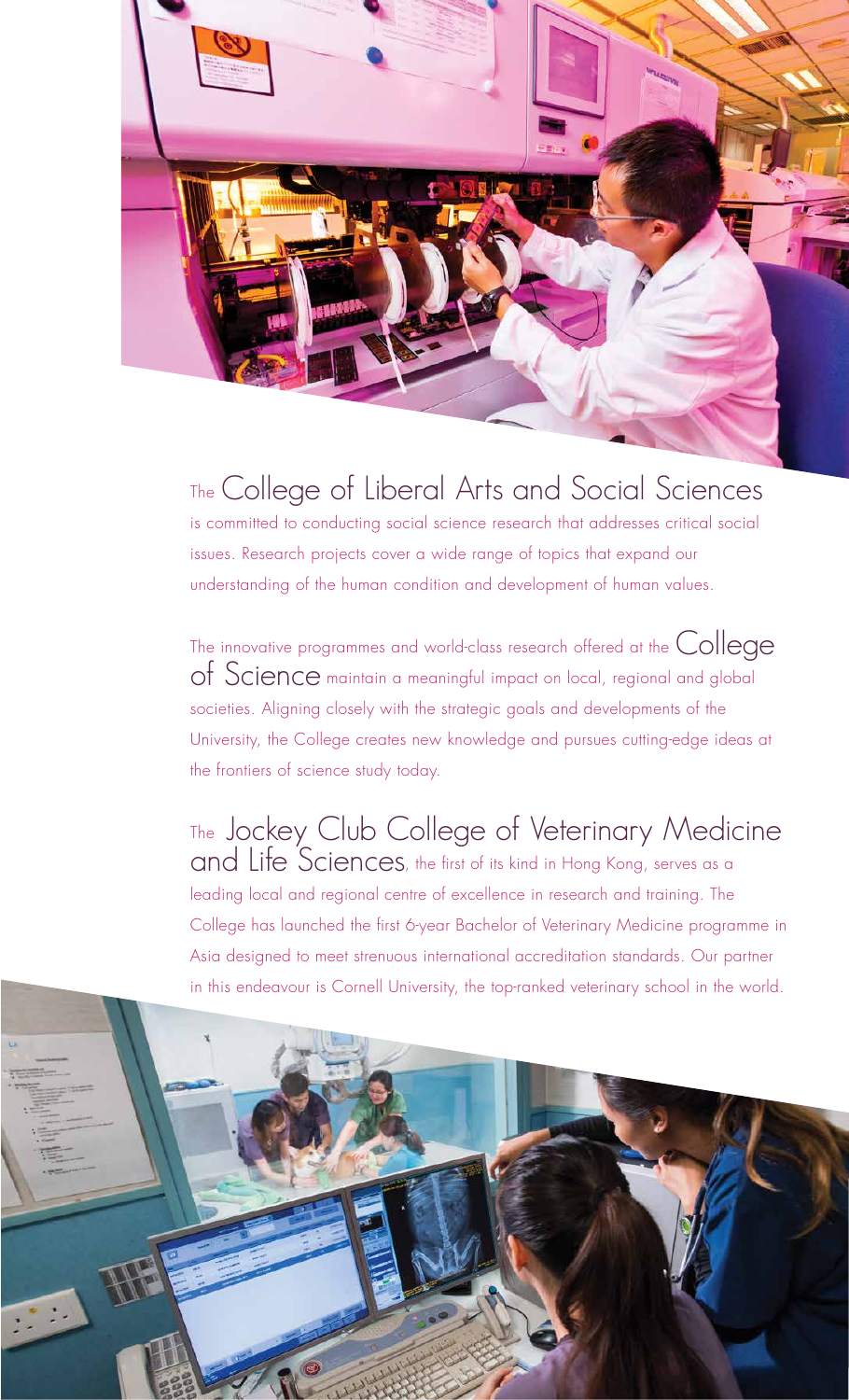

Hong Kong is one of the most influential and productive creative media hubs in the world, and CityU's School of Creative Media plays a central role in providing the talent that supports this well-earned reputation.

The School of Data Science is a strategic development of CityU to meet the demands of a data-driven economy in the future. It aims to become a world-class hub for excellence in this exciting new academic discipline.

The School of Energy and Environment is one of the few in the region to lead teaching and research in two of the most pressing issues of our time — environmental quality and sustainable development in Greater China and the Asia-Pacific region.

The School of Law aspires to be an internationally-renowned centre for research and the teaching of law. The school is distinguished by its strong commitment to scholarship in common law, comparative law and international law, with an emphasis on Chinese law.

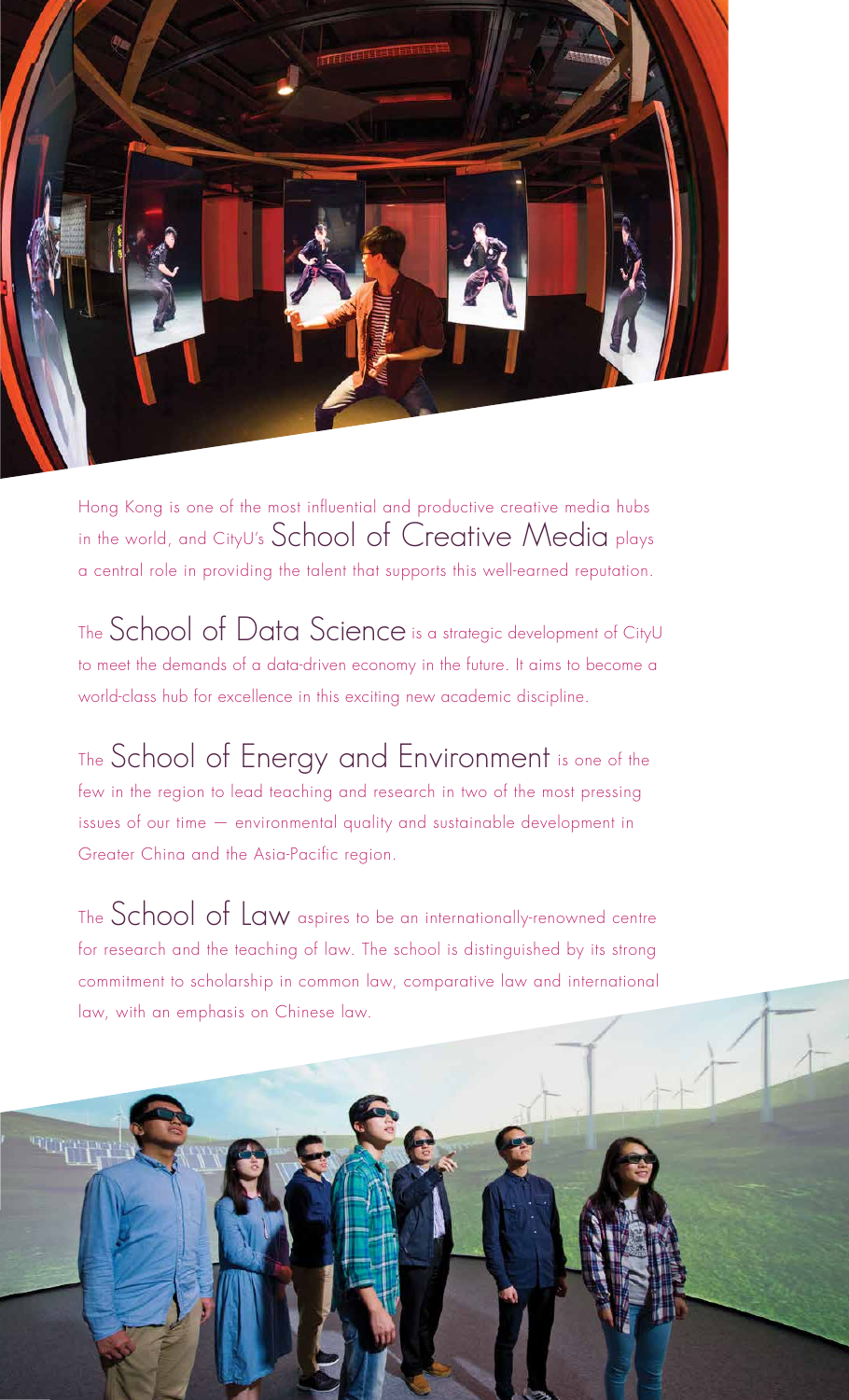

Williams Hot

CityU has established itself as one of the most innovative universities in Asia, pioneering research in diverse fields that are of high relevance on pressing issues. The success of its research programmes is reflected in both the amount of funding received and the number of projects funded as well as the quality of its research output.

CityU is particularly well regarded for its many highly cited researchers. In the Research Assessment Exercise 2020 conducted by the University Grants Committee, over 70% of CityU research in areas of biology, electrical and electronic engineering, computer science/information technology, engineering, creative arts, performing arts and design are categorised "world leading" or "internationally excellent".

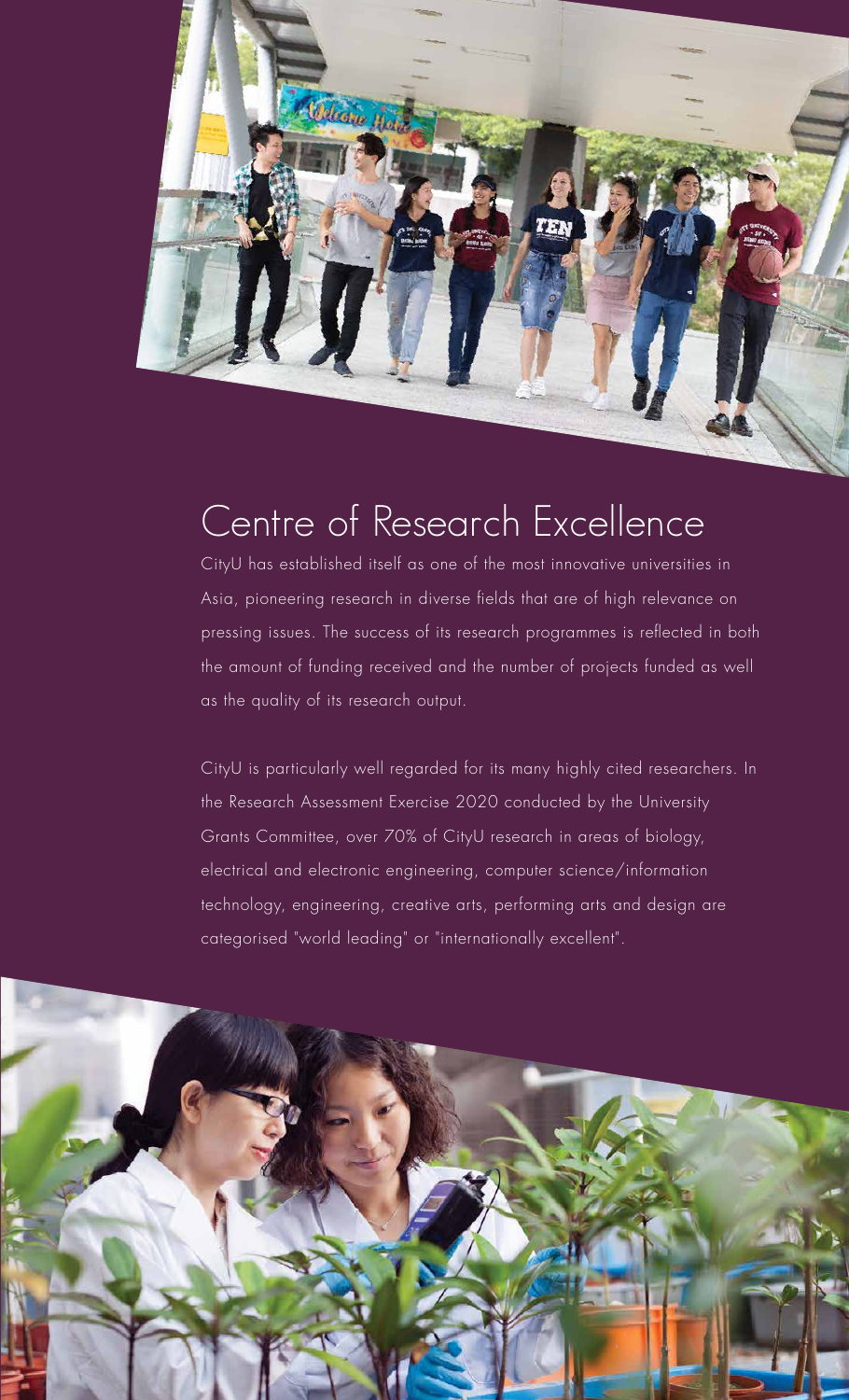

### Global Focus, International Standards

Both the stature and sheer volume of CityU's relationships with global institutions continue to grow. This growth is also reflected in the quality of institutions with which CityU has developed academic links. The past few years have seen an increasing number of academic exchange programmes and partnerships between CityU and some of the most renowned institutions in the world, including University College London and University of Cambridge in the UK and Columbia University and Michigan State University in the US.

The CityU Shenzhen Research Institute aims to strengthen its collaboration with two state key laboratories and tertiary education institutions on the mainland. In addition, the CityU Chengdu Research Institute opens a new phase for CityU in the promotion of problem-driven research, professional education and incubation on the mainland.

CityU's enviable record of academic achievement is reinforced by the fact that a number of its faculty members hold positions with some of the most prestigious international research bodies in Asia and the rest of the world.

> Like the incredible city in which it plays such an integral role, CityU continues to move, innovate, learn, teach and prosper.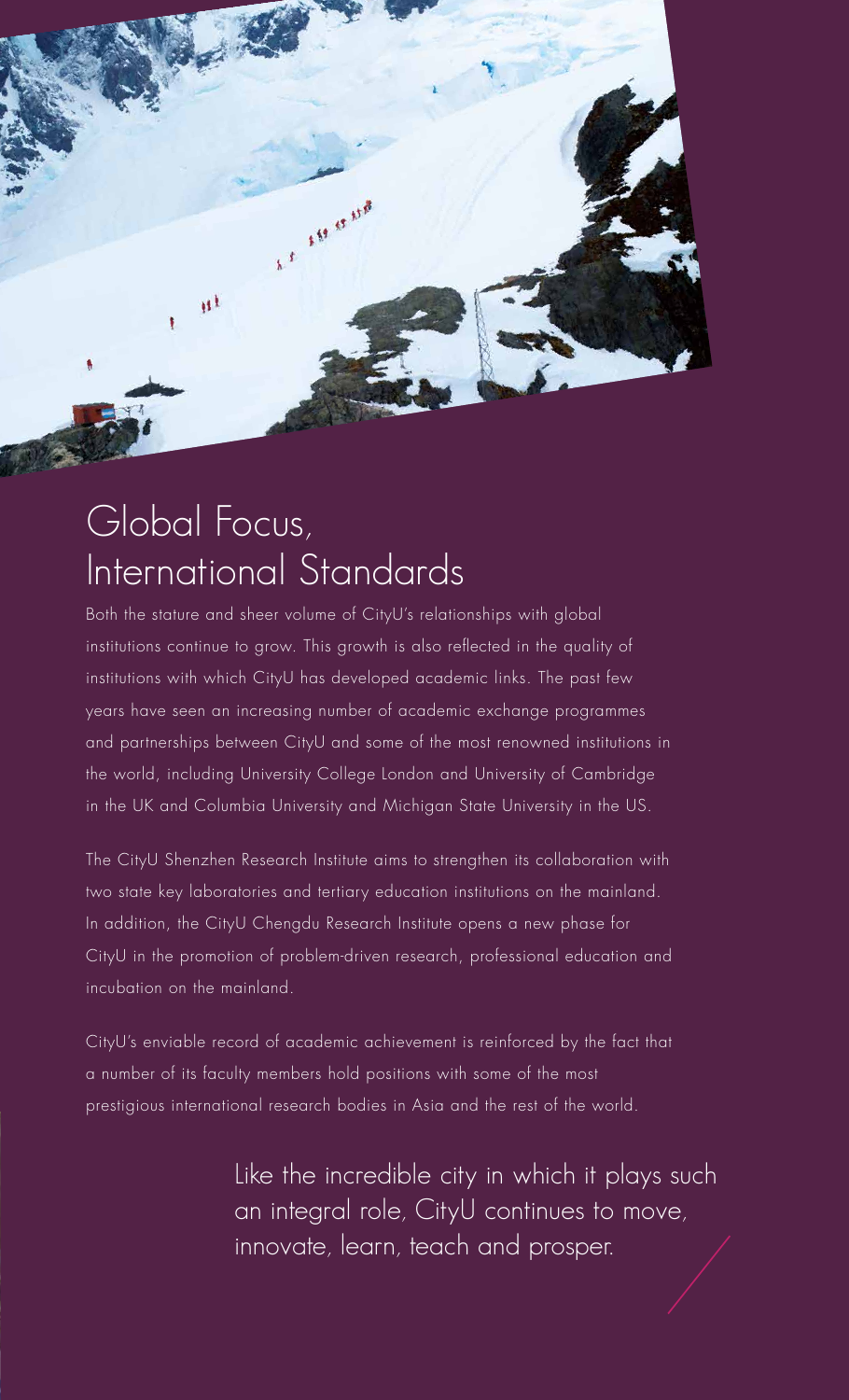### COLLEGES & SCHOOLS

#### College of Business **Departments**

- Accountancy
- Economics and Finance
- Information Systems
- Management
- Management Sciences
- Marketing

#### College of Engineering Departments / Division

- Advanced Design and Systems Engineering
- Architecture and Civil Engineering
- Biomedical Engineering
- Computer Science
- Electrical Engineering
- Materials Science and Engineering
- Mechanical Engineering
- Building Science and Technology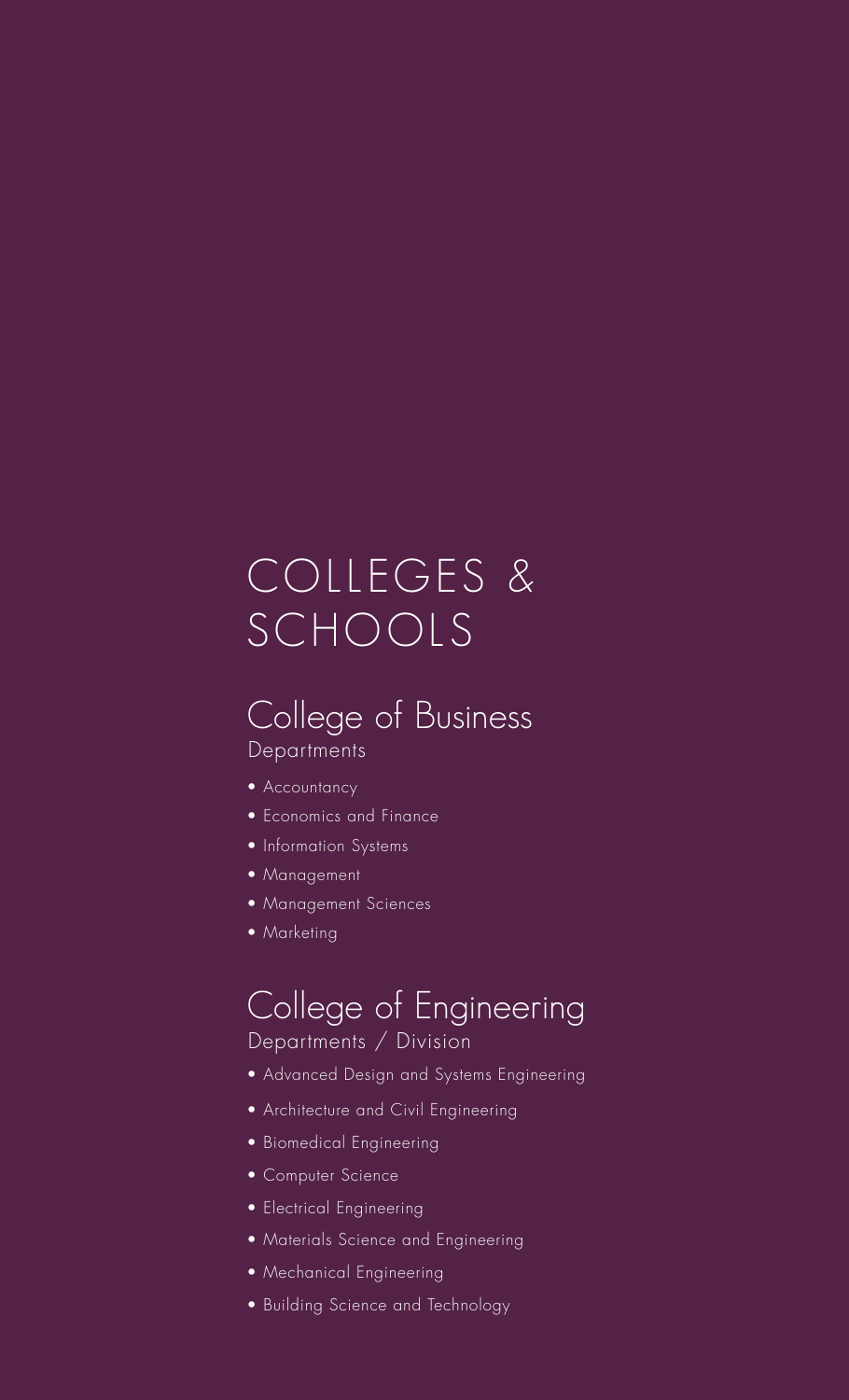### College of Liberal Arts and Social Sciences

#### **Departments**

- Asian and International Studies
- Chinese and History
- English
- Linguistics and Translation
- Media and Communication
- Public Policy
- Social and Behavioural Sciences

#### College of Science **Departments**

- Chemistry
- Mathematics
- Physics

#### Jockey Club College of Veterinary Medicine and Life Sciences **Departments**

- Biomedical Sciences
- Infectious Diseases and Public Health
- Neuroscience
- Veterinary Clinical Sciences

### School of Creative Media

School of Data Science

School of Energy and Environment

School of Law

Chow Yei Ching School of Graduate Studies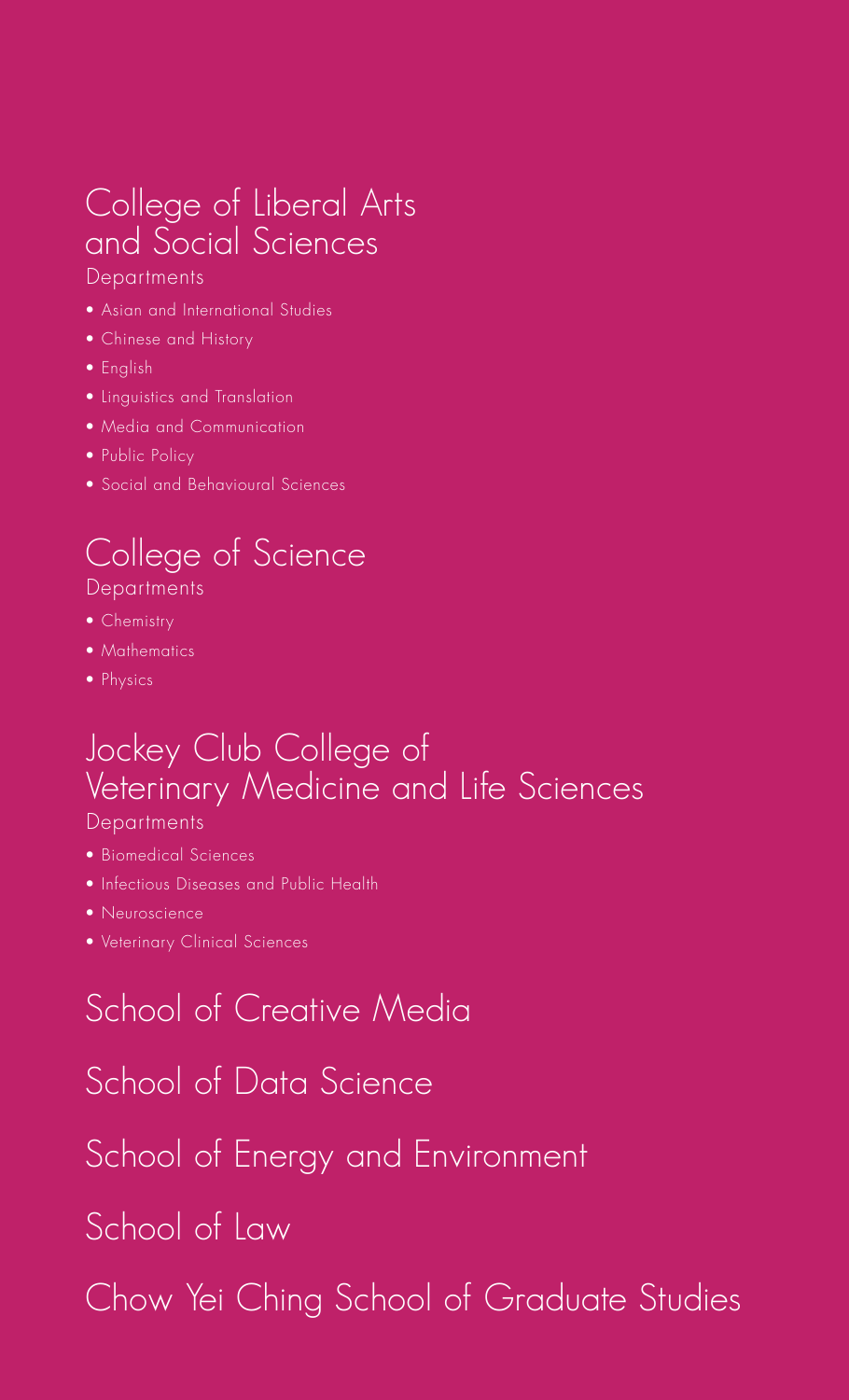#### City University of Hong Kong

Tat Chee Avenue Kowloon, Hong Kong

www.cityu.edu.hk

#### Communications and Public Relations Office Tel : (852) 3442 7654 Email : cpro@cityu.edu.hk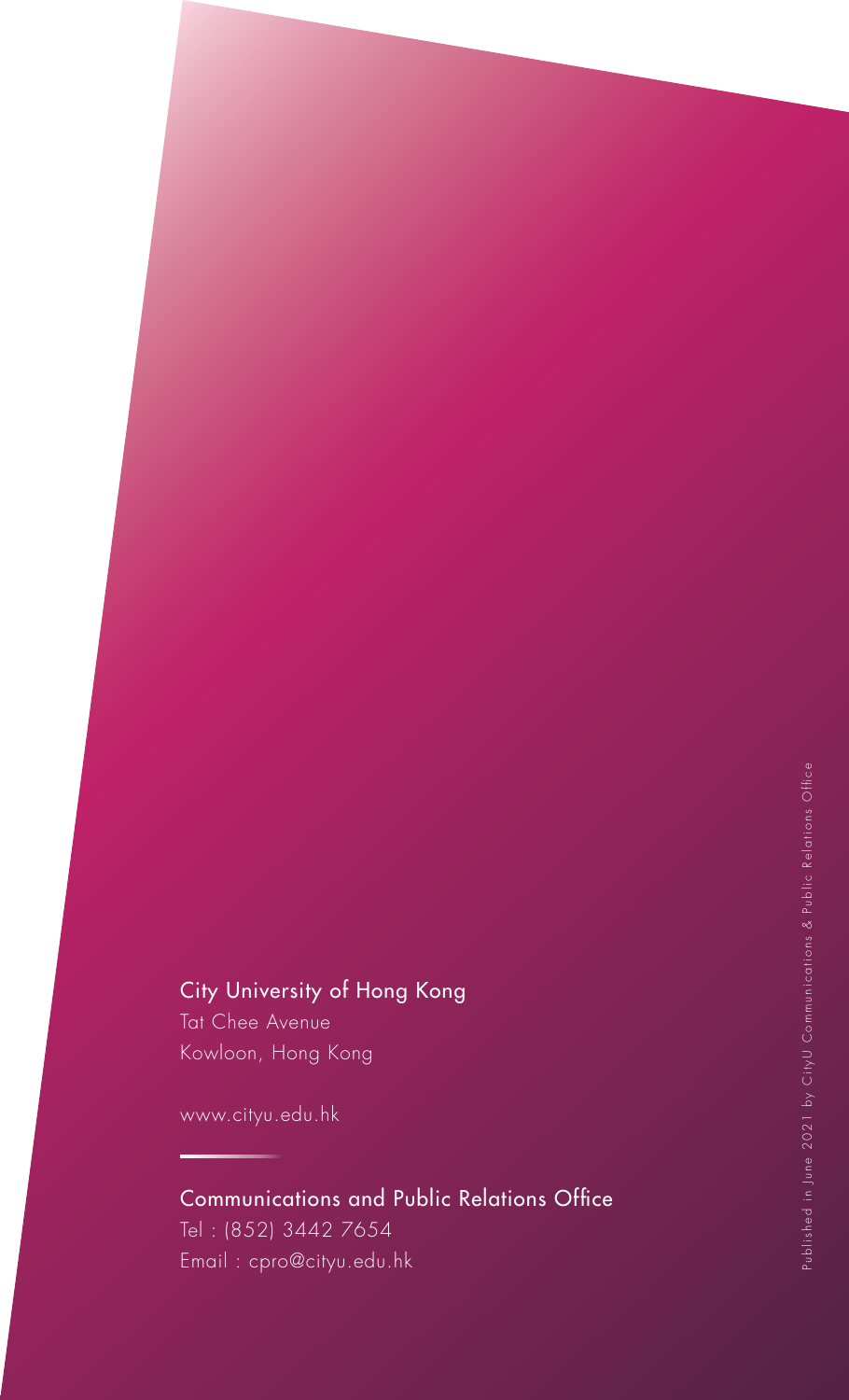### **CITYU GRADUATE OUTCOMES**



- > Strategise competitively
- Conceptualise methodically
- Communicate professionally
- Apply results beneficially
- Become an independent scholar

#### Strategise professionally

- Develop insights methodically
- Communicate Professionally
- Adopt knowledge with relevancy
- Become a professional-scholar

- **Extend expertise professionally**
- **Think Analytically**
- Communicate effectively
- Apply knowledge creatively
- Discover and innovate within the profession
- Learn continually
- $\triangleright$  Think critically
- Communicate effectively
- Act professionally
- Discover and innovate